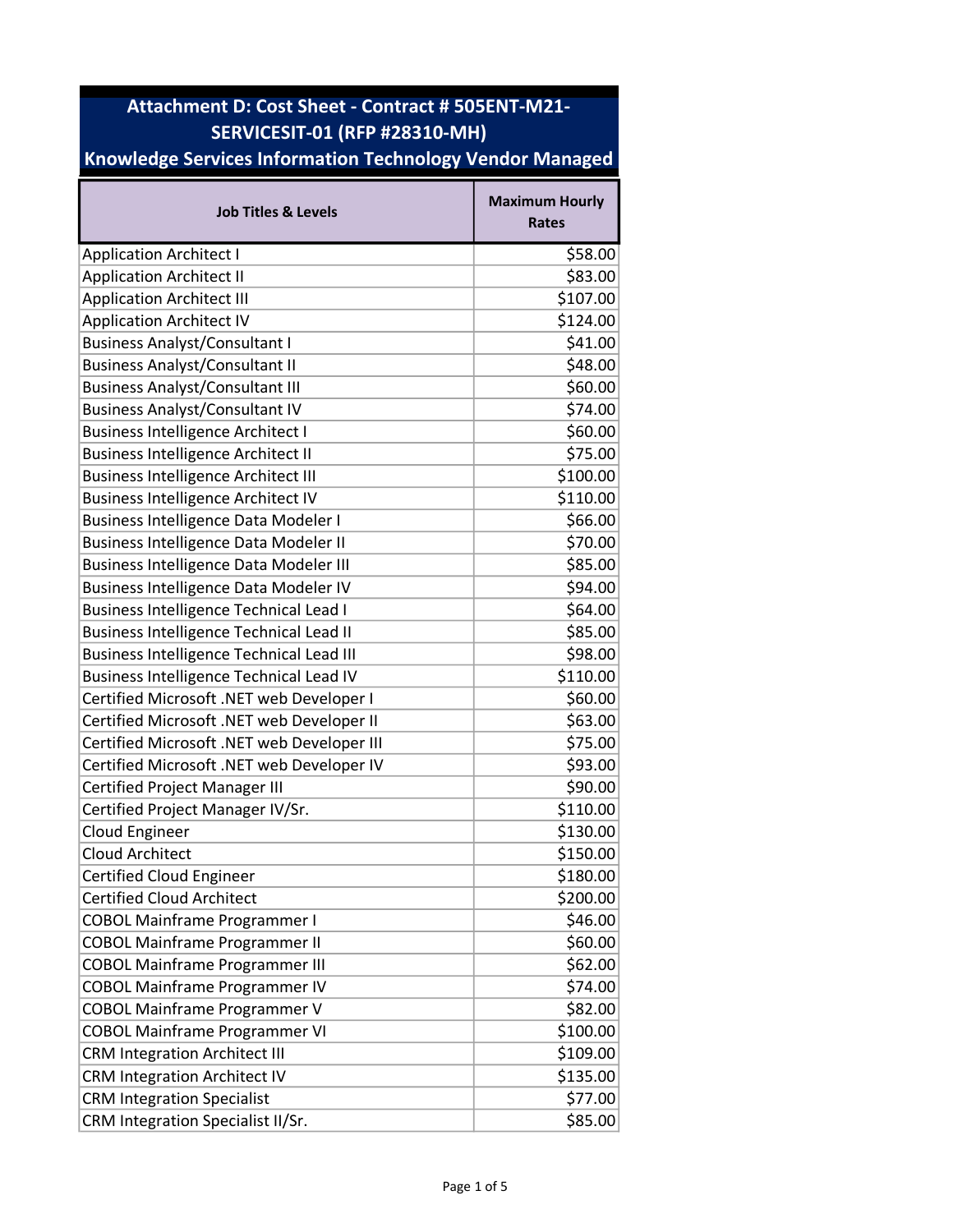| Data Warehouse Analyst I                     | \$55.00  |
|----------------------------------------------|----------|
| Data Warehouse Analyst II                    | \$58.00  |
| Data Warehouse Analyst III                   | \$84.00  |
| Data Warehouse Developer I                   | \$51.00  |
| Data Warehouse Developer II                  | \$65.30  |
| Data Warehouse Developer III                 | \$100.00 |
| Database Administrator I                     | \$55.00  |
| Database Administrator II                    | \$56.00  |
| Database Administrator III                   | \$70.00  |
| Database Administrator IV                    | \$81.00  |
| Database Architect I                         | \$51.00  |
| Database Architect II                        | \$62.00  |
| Database Architect III                       | \$71.00  |
| Database Architect IV                        | \$85.00  |
| Database Architect V                         | \$100.00 |
| Desktop Support I                            | \$27.00  |
| Desktop Support II                           | \$32.00  |
| Desktop Support III                          | \$40.00  |
| Desktop Support IV                           | \$47.00  |
| DevOps Engineer I                            | \$53.00  |
| DevOps Engineer II                           | \$63.00  |
| DevOps Engineer III                          | \$83.00  |
| DevOps Engineer IV                           | \$108.00 |
| DevOps Engineer V                            | \$140.00 |
| <b>Enterprise Architect II</b>               | \$70.00  |
| <b>Enterprise Architect III</b>              | \$100.00 |
| <b>Enterprise Architect IV</b>               | \$130.00 |
| <b>Firewall Design Consultant</b>            | \$115.00 |
| Geospatial Architect/Administrator           | \$94.00  |
| Geospatial Architect/Administrator II/Sr.    | \$97.00  |
| <b>Geospatial Business Analyst Junior</b>    | \$70.00  |
| Geospatial Business Analyst Senior           | \$76.00  |
| <b>Geospatial Business Analyst Senior II</b> | \$90.00  |
| <b>Geospatial Information Specialist Jr</b>  | \$56.00  |
| <b>Geospatial Information Specialist Sr</b>  | \$70.00  |
| Geospatial Information Technician Jr         | \$37.00  |
| Geospatial Information Technician Sr         | \$47.00  |
| <b>Geospatial Services Consultant</b>        | \$105.00 |
| <b>Geospatial Solutions Developer Jr</b>     | \$66.00  |
| <b>Geospatial Solutions Developer Sr</b>     | \$87.00  |
| <b>Geospatial Solutions Developer Sr II</b>  | \$100.00 |
| Help Desk I                                  | \$30.00  |
| Help Desk II                                 | \$36.00  |
| Help Desk III                                | \$42.00  |
| <b>Help Desk IV</b>                          | \$48.00  |
| HP Openview Administrator                    | \$105.00 |
| <b>HP Service Manager Consultant</b>         | \$150.00 |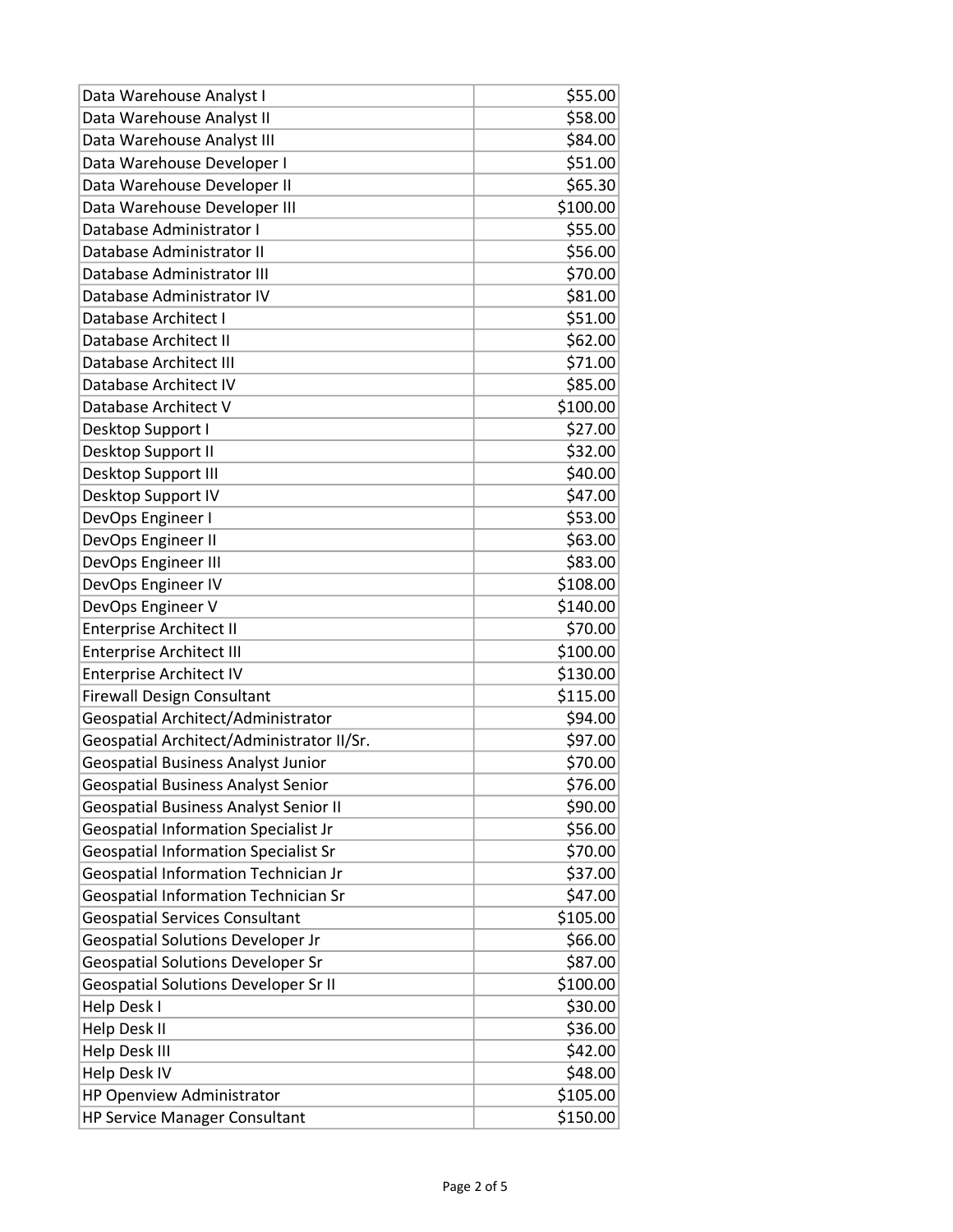| HP Universal Configuration Mgmt DB Consultant | \$140.00 |
|-----------------------------------------------|----------|
| <b>Information Security Manager</b>           | \$85.00  |
| Java Developer I                              | \$48.00  |
| Java Developer II                             | \$53.50  |
| Java Developer III                            | \$75.00  |
| Java Developer IV                             | \$92.00  |
| NetSuite Project Manager / Consultant         | \$75.00  |
| NetSuite Project Manager / Consultant II/Sr.  | \$135.00 |
| .NET Web Developer I                          | \$58.00  |
| .NET Web Developer II                         | \$78.00  |
| .NET Web Developer III                        | \$89.00  |
| Network Analyst I                             | \$41.00  |
| Network Analyst II                            | \$47.00  |
| Network Analyst III                           | \$58.00  |
| Network Engineer I                            | \$62.00  |
| Network Engineer II                           | \$75.00  |
| Network Engineer III                          | \$87.00  |
| Network Technician I                          | \$36.00  |
| Network Technician II                         | \$43.00  |
| <b>Network Technician III</b>                 | \$52.00  |
| Network Technician IV                         | \$58.00  |
| <b>OnBase Administrator I</b>                 | \$56.00  |
| OnBase Administrator/Developer II             | \$65.00  |
| <b>OnBase Administrator/Developer III</b>     | \$73.00  |
| OnBase Administrator/Developer IV             | \$80.00  |
| PeopleSoft Analyst I                          | \$76.00  |
| PeopleSoft Analyst II                         | \$95.00  |
| PeopleSoft Analyst III                        | \$100.50 |
| PeopleSoft Analyst IV                         | \$148.00 |
| <b>PeopleSoft Applications Syst Analyst</b>   | \$110.00 |
| PeopleSoft Data Warehouse Mgr.                | \$140.00 |
| PeopleSoft Data Warehouse Spec                | \$100.00 |
| PeopleSoft Database Administrator             | \$110.00 |
| PeopleSoft Database Analyst I                 | \$50.00  |
| PeopleSoft Database Analyst II                | \$65.00  |
| PeopleSoft Database Analyst III               | \$88.00  |
| PeopleSoft Database Analyst IV                | \$96.00  |
| PeopleSoft Database Analyst V                 | \$120.00 |
| PeopleSoft Database Analyst VI                | \$124.00 |
| PeopleSoft Database Librarian                 | \$74.00  |
| PeopleSoft Programmer                         | \$100.00 |
| PeopleSoft Project Manager                    | \$135.00 |
| PeopleSoft Project Manager II/Sr.             | \$180.00 |
| <b>PeopleSoft Security Analyst</b>            | \$105.00 |
| Programmer I                                  | \$38.00  |
| Programmer II                                 | \$48.00  |
| Programmer III                                | \$60.00  |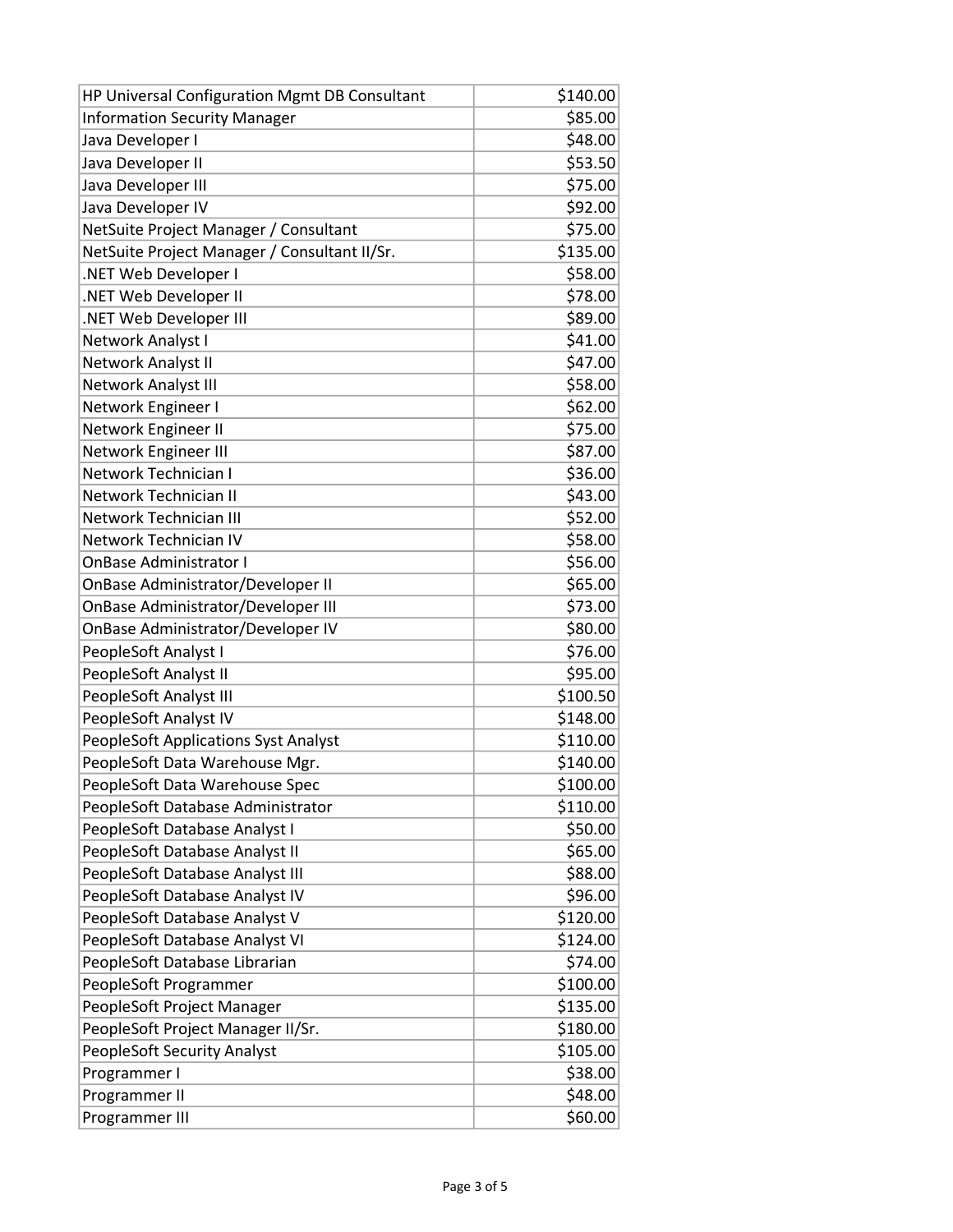| Programmer-Analyst I                         | \$39.00  |
|----------------------------------------------|----------|
| Programmer-Analyst II                        | \$49.00  |
| Programmer-Analyst III                       | \$57.00  |
| Programmer-Analyst IV                        | \$70.00  |
| Project Manager I                            | \$56.00  |
| Project Manager II                           | \$73.00  |
| Project Manager III                          | \$101.00 |
| <b>Quality Assurance Analyst I</b>           | \$36.00  |
| <b>Quality Assurance Analyst II</b>          | \$44.00  |
| <b>Quality Assurance Analyst III</b>         | \$53.00  |
| <b>Quality Assurance Analyst IV</b>          | \$60.00  |
| <b>Security Analyst I</b>                    | \$47.00  |
| <b>Security Analyst II</b>                   | \$57.00  |
| <b>Security Analyst III</b>                  | \$71.00  |
| Security Analyst IV                          | \$80.00  |
| Senior Web Designer                          | \$54.00  |
| SharePoint Systems Administrator I           | \$58.00  |
| SharePoint Systems Administrator II          | \$64.00  |
| SharePoint Systems Administrator III         | \$72.00  |
| SharePoint Systems Administrator IV          | \$80.00  |
| Software Engineer I                          | \$42.00  |
| Software Engineer II                         | \$52.00  |
| Software Engineer III                        | \$66.00  |
| Software Engineer IV                         | \$77.00  |
| Sr Internal Business Systems Analyst         | \$71.00  |
| Sr Internal Business Systems Analyst II      | \$77.00  |
| Surveillance & Access Control Technician I   | \$28.00  |
| Surveillance & Access Control Technician II  | \$34.00  |
| Surveillance & Access Control Technician III | \$70.00  |
| Systems Administrator I                      | \$44.00  |
| <b>Systems Administrator II</b>              | \$56.00  |
| Systems Administrator III                    | \$70.00  |
| Systems Analyst I                            | \$41.00  |
| <b>Systems Analyst II</b>                    | \$52.00  |
| <b>Systems Analyst III</b>                   | \$63.00  |
| <b>Systems Analyst IV</b>                    | \$70.00  |
| Systems Architect I                          | \$68.00  |
| <b>Systems Architect II</b>                  | \$74.00  |
| <b>Systems Architect III</b>                 | \$100.00 |
| <b>Systems Arechitect IV</b>                 | \$130.00 |
| Systems Engineer I                           | \$55.00  |
| Systems Engineer II                          | \$64.00  |
| <b>Systems Engineer III</b>                  | \$75.00  |
| <b>Systems Engineering Lead</b>              | \$76.00  |
| Systems Engineering Lead II/Sr.              | \$85.00  |
| <b>Technical Architect I</b>                 | \$55.00  |
| <b>Technical Architect II</b>                | \$74.00  |